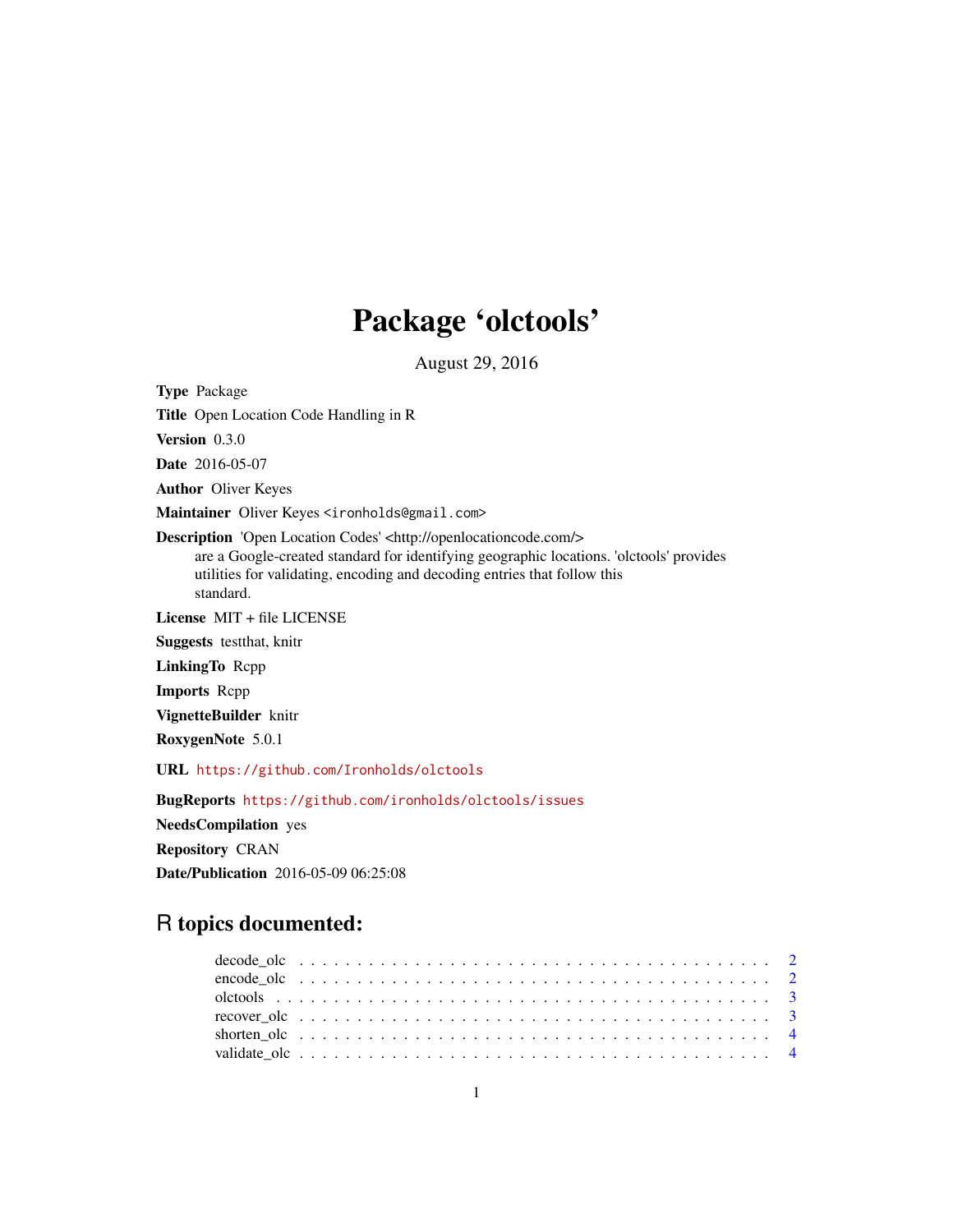#### <span id="page-1-0"></span>**Index** [6](#page-5-0) **6**

<span id="page-1-2"></span>

#### Description

decode\_olc takes Open Location Codes and, if they're valid (see [validate\\_full](#page-3-1)) returns the minium, centred and maximum latitude and longitude for those coordinates.

#### Usage

```
decode_olc(olcs)
```
#### Arguments

olcs a vector of Open Location Codes, generated through encode\_olc or an equivalent tool.

#### See Also

[encode\\_olc](#page-1-1) for the opposite operation, and [shorten\\_olc](#page-3-2) to convert "full" Open Location Codes to "short" Open Location Codes.

#### Examples

```
decode_olc("7FG49Q00+")
```
<span id="page-1-1"></span>

| encode_olc |  | Encode Latitude and Longitude Pairs as Open Location Codes |
|------------|--|------------------------------------------------------------|
|            |  |                                                            |

#### Description

encode\_olc creates Open Location Codes from latitude and longitude values, of a specified length.

#### Usage

```
encode_olc(lats, longs, length)
```
#### Arguments

| lats   | a numeric vector of latitudes.                                                                                                                                                                                                                                                                                                                                                   |
|--------|----------------------------------------------------------------------------------------------------------------------------------------------------------------------------------------------------------------------------------------------------------------------------------------------------------------------------------------------------------------------------------|
| longs  | a numeric vector of longitudes, equivalent in size to lats                                                                                                                                                                                                                                                                                                                       |
| length | the length you want the resulting OLCs to be. The conventional lengths are 10<br>or 11, with any number above 8 and any <i>even</i> number below it being acceptable.<br>length should consist of either a single value, if you want all codes to be calcu-<br>lated to the same length, or a vector of values the same size as lats and longs<br>if you want to pre-set values. |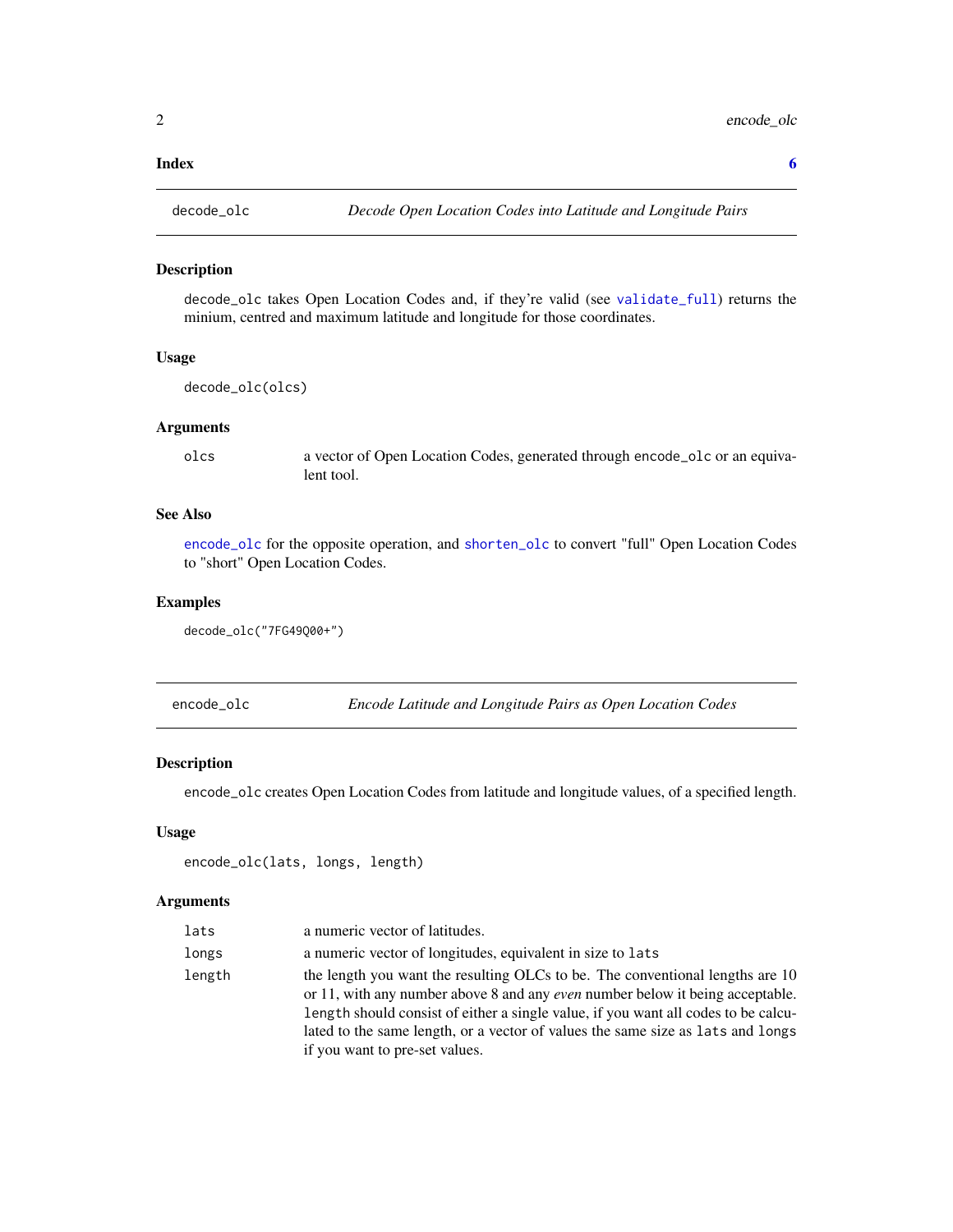#### <span id="page-2-0"></span>olctools 3

#### See Also

[decode\\_olc](#page-1-2) for the opposite operation, and [shorten\\_olc](#page-3-2) to convert "full" Open Location Codes to "short" Open Location Codes.

#### Examples

```
encode_olc(20.375, 2.775,6)
```
olctools *Tools for handling Open Location Codes*

#### Description

[Open Location Codes](http://openlocationcode.com/) are a Google-created standard for identifying geographic locations. olctools provides utilities for validating, encoding and decoding entries that follow this standard.

recover\_olc *Recover Full Open Location Codes From Shortened Codes*

#### Description

[shorten\\_olc](#page-3-2) (and other sources) shorten a code, reducing the space it occupies. They also limit its ability to be translated back into latitude/longitude pairs. recover\_olc recovers a full code from a shortened one, allowing it to be decoded with [decode\\_olc](#page-1-2). *Some* loss of accuracy or precision is expected - and as it finds the closest match to the coordinates rather than to the original code, the characters may be very different.

#### Usage

```
recover_olc(olcs, lats, longs)
```
#### Arguments

| olcs  | a vector of short open location codes, generated with shorten_olc or through |
|-------|------------------------------------------------------------------------------|
|       | any other means.                                                             |
| lats  | a numeric vector of latitudes.                                               |
| longs | a numeric vector of longitudes, equivalent in size to lats.                  |

#### Examples

```
# Shorten an OLC and then recover the nearest full code. Note the actual characters differ.
shortened_code <- shorten_olc("8FVC9G8F+6X", 47.5, 8.5);
recovered_code <- recover_olc(shortened_code, 47.4, 8.6);
```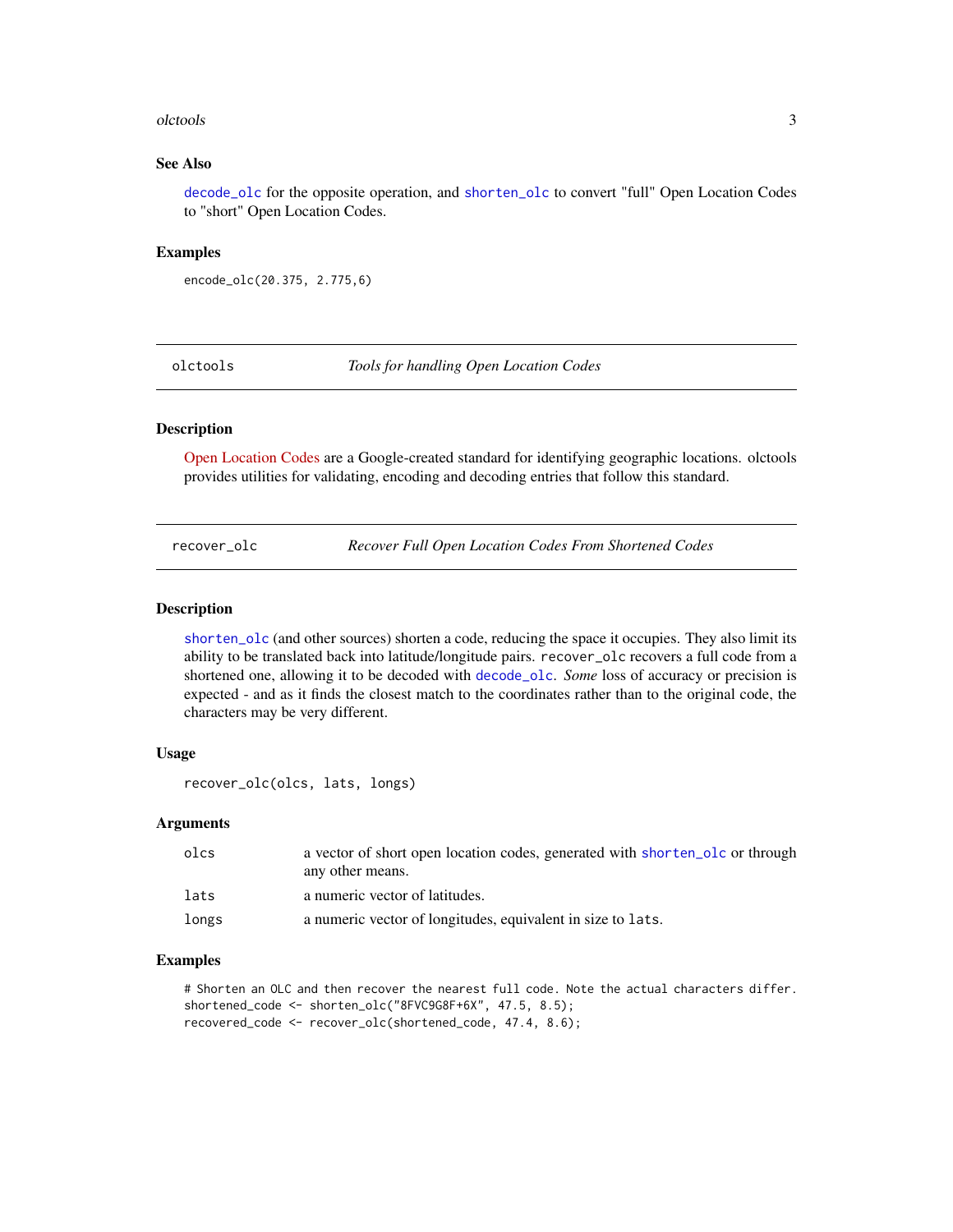<span id="page-3-2"></span><span id="page-3-0"></span>

#### Description

One of the things that makes OLCs useful is that they can shortened - you can trim characters off them, saving space without substantially compromising the accuracy. shorten\_olc takes fulllength OLCs (generated with [encode\\_olc](#page-1-1) or any other way) and shortens them.

#### Usage

shorten\_olc(olcs, lats, longs)

#### **Arguments**

| olcs  | a vector of open location codes, generated with encode olc or through any<br>other means. |
|-------|-------------------------------------------------------------------------------------------|
| lats  | a numeric vector of latitudes.                                                            |
| longs | a numeric vector of longitudes, equivalent in size to lats.                               |

#### See Also

[encode\\_olc](#page-1-1) to create full Open Location Codes.

#### Examples

```
#Encode an OLC and then shorten it
olc <- encode_olc(51.3708675,-1.217765625, 12)
validate_full(olc)
# [1] TRUE
olc <- shorten_olc(olc, 51.3708675,-1.217765625)
validate_short(olc)
# [1] TRUE
```

```
validate_olc Check the Validity of Open Location Codes
```
#### <span id="page-3-1"></span>Description

These functions allow a useR to check whether OLCs they've been provided are valid or not. valid\_short identifies whether a vector of OLCs are valid "short" codes; valid\_long identifies whether OLCs are valid "long" codes, and valid\_full identifies whether OLCs are valid, full stop.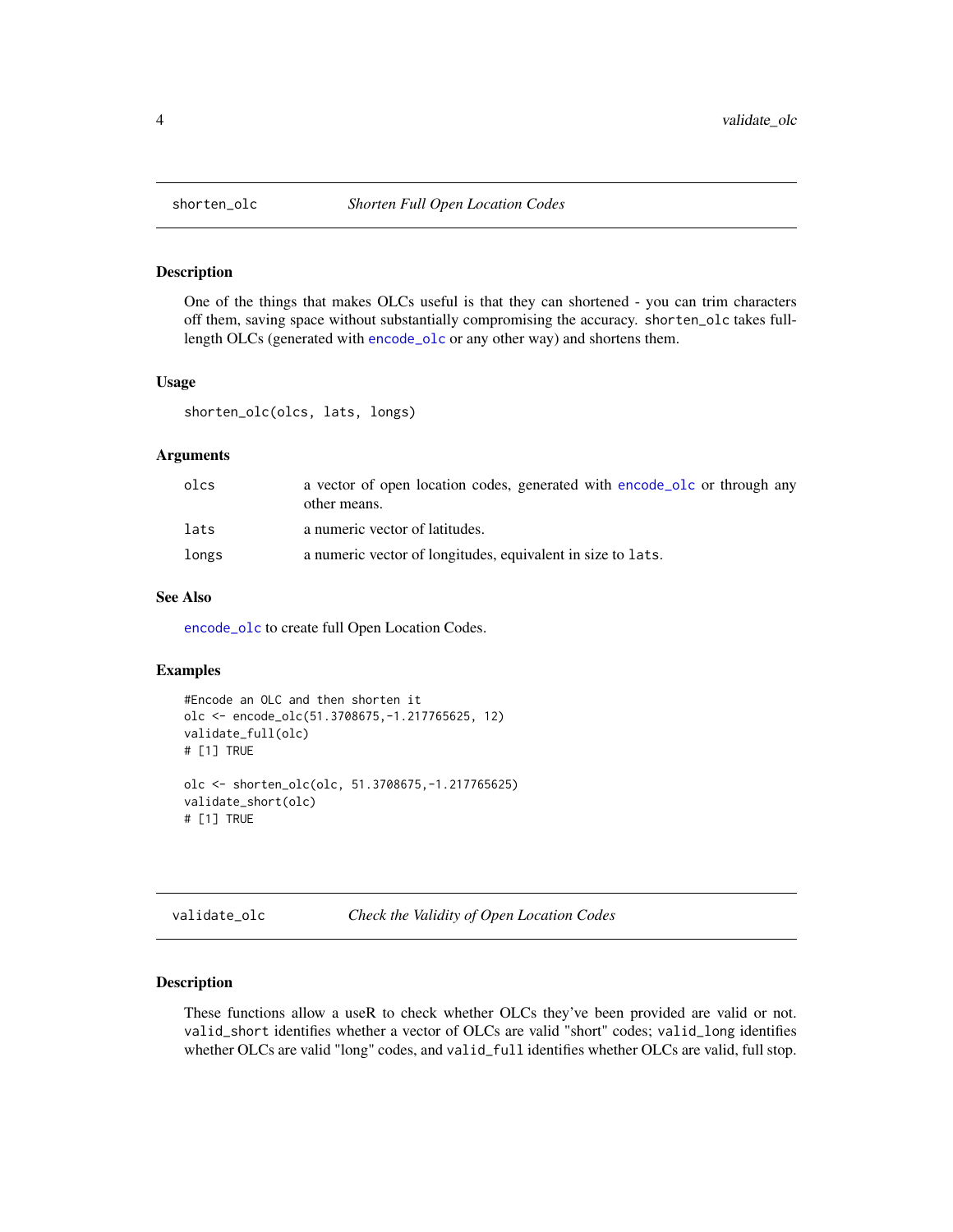<span id="page-4-0"></span>validate\_olc 5

#### Usage

validate\_olc(codes)

validate\_short(codes)

validate\_full(codes)

### Arguments

codes a character vector containing Open Location Codes.

### Value

a vector of TRUE and FALSE values, where TRUE corresponds to a valid code and FALSE an invalid.

#### See Also

[decode\\_olc](#page-1-2) and [encode\\_olc](#page-1-1) for creating and resolving valid Open Location Codes.

#### Examples

```
#Validate that a particular OLC is valid
validate_olc("WC2345+G6g")
#[1] TRUE
```
#It is! Is it a short? validate\_short("WC2345+G6g") #[1] TRUE #Yep!

#So it's not full? validate\_full("WC2345+G6g") #[1] FALSE #Nope!